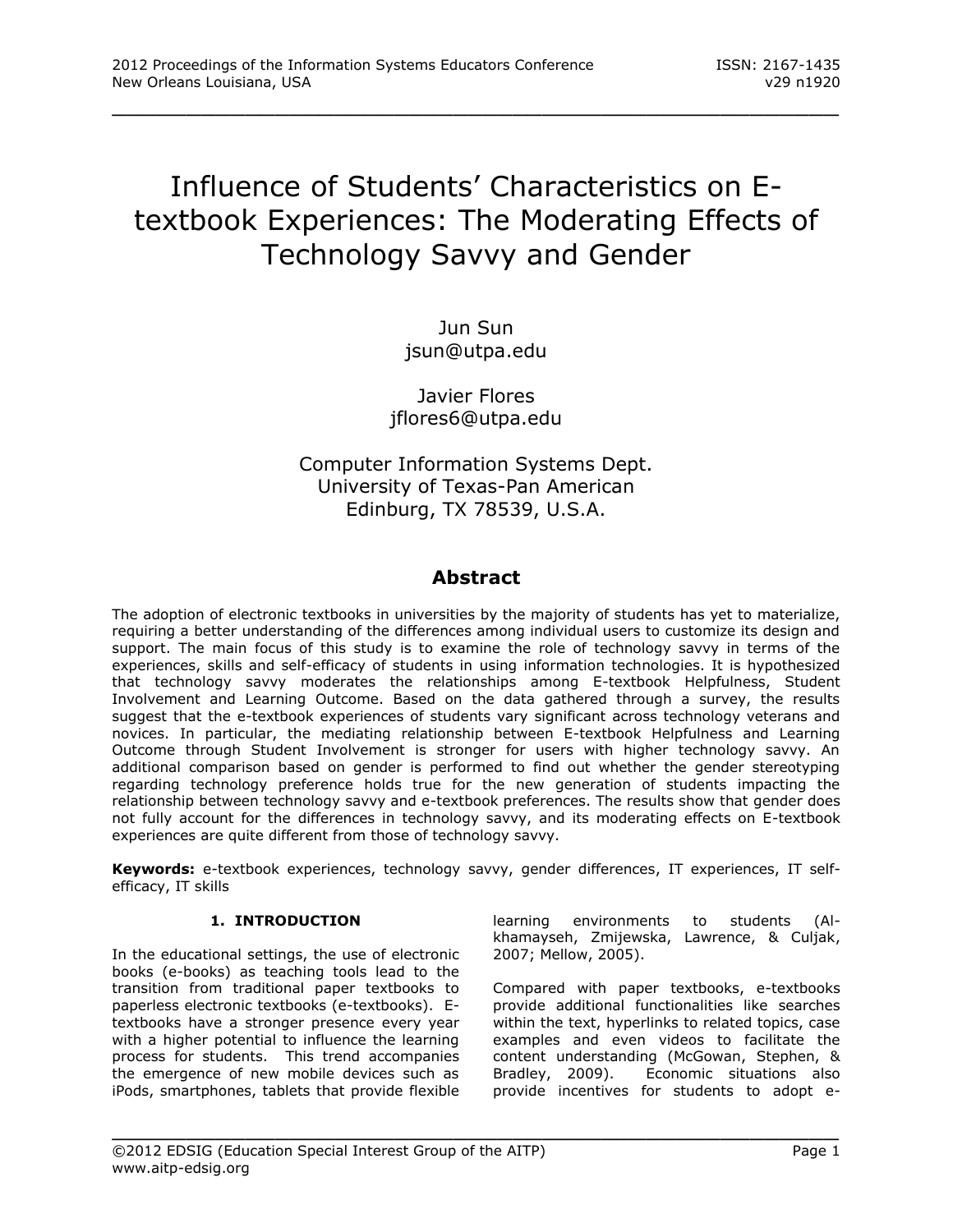textbooks. The cost of textbooks have risen two times faster than the inflation rate in recent years, reaching up to \$898 per year for an average college student (Singletary, 2006). Meanwhile, the market share of e-textbooks will increase from 3% of total textbooks sold in 2010 to 10-15% by 2012, according to the National Association of College Stores (Foderaro, 2010).

Despite the fast growth, the penetration of etextbooks has still a long way to go. In addition, the actual use of e-textbooks does not automatically come with the purchase of etextbooks. For instance, the libraries of high education institutions include more and more ebook titles, but most of the students still prefer the websites on the Internet (e.g. Wikipedia) to e-books as their main sources of information (Sutton, 2003; Jamali, Nicholas, & Rowlands, 2009). If students do not actually use etextbooks to enhance their learning, it is meaningless to push the diffusion of etextbooks. In this sense, student adoption of etextbooks is not just the acquiring of digital copies but the actual use of them that result in different e-textbook experiences.

In the diffusion of this new innovation, some students are quicker to adopt e-textbooks than others. Using Everett Rogers' (1962) terminology, they can be labeled as innovators, early adopters, early majority, late majority, and laggards depending on how soon they switch to e-textbooks once they become available. This study focuses on the individual factors that contribute to the differences across students in their adoption of e-textbooks. In particular, it examines how prepared students are to use this IT innovation in terms of technology savvy, and its moderating effects on their e-textbook experiences. To find out whether such differences are mainly due to gender or not, this study also compare e-textbook experiences between males and females.

The understandings obtained may provide important guidelines on how educators engage students of different technology backgrounds in learning using e-textbooks. Practitioners can also customize e-textbook features and adapt relevant trainings to user characteristics. For policy makers and administrators, they can gain insights on how to promote e-textbook adoption and usage among university students in a more effective way.

# **2. CONCEPTUAL FRAMEWORK**

In his Innovation Diffusion Theory, Rogers (1962) used the S-shaped curve to describe different stages of adoption and user categories. The presumption is that people vary in their innovativeness regarding the use of new technologies. For instance, innovators and early adopters are generally information seekers and risk takers and they like to try new things (Rogers, 1995). Researchers of IT adoption have examined how technology innovativeness may affect people's adoptions of new applications.

In particular, Agarwal and Prasad (1998) developed the construct and measure of personal innovativeness in information technology (PIIT), defined as the willingness of an individual to try out any new information technology. However, the empirical studies using PIIT to predict how likely individuals are to adopt new applications have yielded inconsistent results (Lu, Yao & Yu, 2005). A close look at Agarwal and Prasad's (1998) definition and measurement items suggests that PITT is a single-dimensional construct that indicates the tendency to try out new technology. It may be over-simplified to conceptualize technology innovativeness as a single-dimension construct.



**Figure 1. Innovation Adoption Factors**

According to Rogers (1995), individual decisionmaking regarding whether to adopt an innovation involves five stages: knowledge, persuasion, decision, implementation, and confirmation (Figure 1). They describe the process that an individual first gets exposed to the innovation (stage 1) and becomes interested (stage 2), evaluates the advantages and disadvantages (stage 3), tries the innovation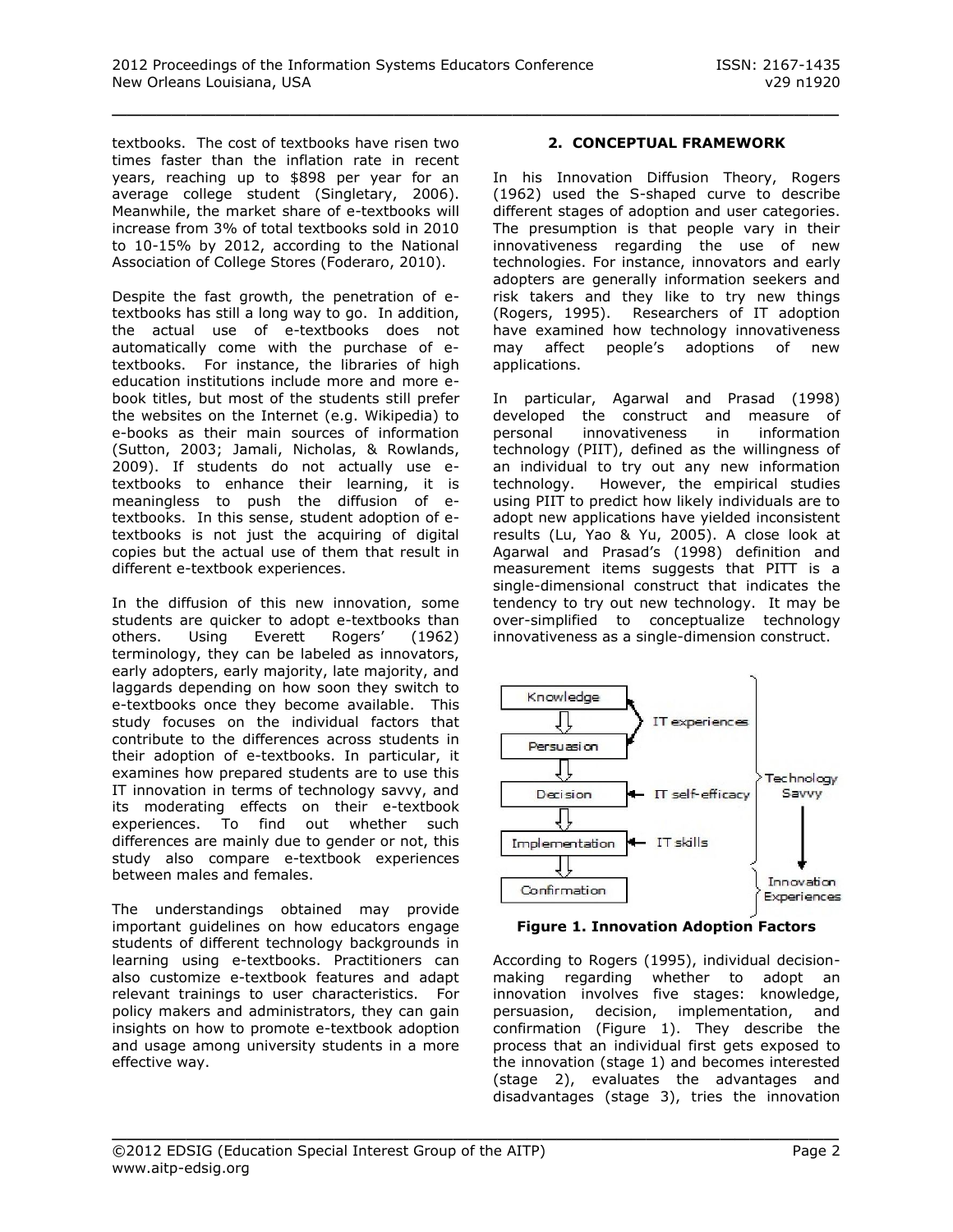(stage 4) and adopts the innovation if the experiences are positive (stage 5). Thus, decision-making on innovation adoption is not simple but a multi-faceted phenomenon.

Among the five stages, the first two are related to a person's indirect experiences with the innovation such as the word of mouth and the experiences with other related technologies. Experienced users that are familiar with different kinds of IT applications are more likely to know and pay attention to new technologies than inexperienced users (Raymond, 1985; Bhattacherjee, 2001). Thus, the general "IT experiences" of an individual are closely related to the knowledge and persuasion stages of decision-making.

The third stage of decision-making involves the comparison between the pros and cons of using an innovation. In the adoption of IT applications, they typically take the forms of Perceived Usefulness and Perceived Ease-of-use as in the technology acceptance model (Davis, 1989). Whereas the actual use of an IT application may not be needed for the perception of usefulness (e.g. an individual reads the description of functions), it is generally required for the perception of ease-of-use. At this stage of decision-making, however, an individual has not tried the innovation yet. Rather, the concept of Self-efficacy is more appropriate here as it is related to the expectation of control for an upcoming task (Bandura, 1997). In IT adoption research, Compeau and Higgins (1995) defined Computer Self-efficacy as "a judgment of one's capability to use a computer" (p. 192). For an IT application like e-textbook, therefore, the "IT self-efficacy" of an individual is closely related to the stage of decision. If a person is not comfortable to use IT applications, the individual is not likely to adopt the e-textbook technology.

The implementation stage requires a person to actually use an innovation. Particular skills are needed for the use of IT applications (Nelson, 1991). For a student to use an e-textbook, the individual must have some basic skills, such as how to browse the Internet (e.g. publishers' websites) and download files. Thus, the "IT skills" of an individual is closely related to the stage of implementation. If a person does not have the basic skills related to the use of a new technology, the individual is not likely to try the innovation.

Differences in technology preference have been studied with later findings showed in recent studies, indicating no gaps between male and females in the computer use and computer literacy (Alshare, Grandon, & Miller, 2004). In the same path, studies on new generations are been studied to confirm any differences on technology use and efficacy presenting no significant difference in the use and knowledge of applications supporting business activities (Sherry & Fielden, 2005).

Finally, whether a person decides to adopt an innovation depends on his/her actual experiences with it. At this stage, the individual has already used the innovation. Thus, it is not a stage that is pertinent to how innovative the person is. Rather, IT experiences, IT self-efficacy and IT skills that are closely related to the previous stages largely determine whether or not an individual is likely to try the innovation out. The aggregation of these three aspects of personal characteristics, therefore, can be denoted as "technology savvy". It is somewhat similar to PITT, but it is a multi-dimensional construct related to different stages of decisionmaking before adopting an innovation.

### **3. RESEARCH HYPOTHESES**

As the earlier stages influence the later stages in the innovation adoption decision-making process, people's technology savvy is likely to influence their actual experiences in using an innovation. In the context of e-textbook adoption, students who are technology savvy are likely to have more positive experiences than those who are not. Cope & Ward (2002) revealed very different perceptions between experienced and inexperienced users of e-books in that those who preferred technology also perceived e-books as a key element of learning technologies. Bennett & Landoni (2005) also mention the positive view of e-text books by librarians, authors, publishers and readers when they know about them, versus other users who were unaware of e-textbooks.

Students who have positive experiences, in turn, are more likely to adopt the e-textbook technology than those who have negative experiences. Black and Toner (2009) found that students who use online textbooks (a form of etextbook) were significantly more satisfied and more open to continue using online textbooks than those who did not. In the same vein, McGowan et al. (2009) found that the majority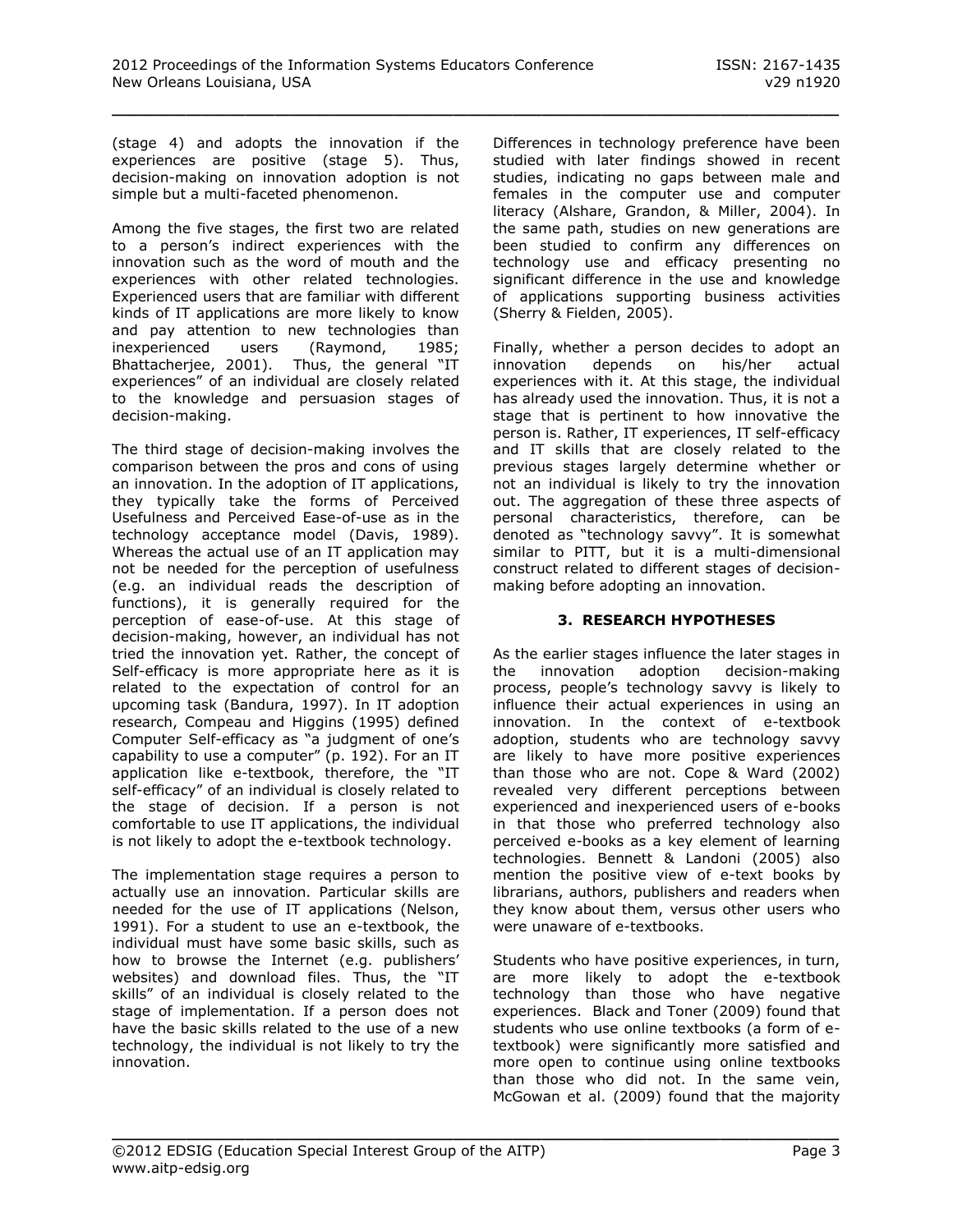of students prefer paper textbooks, although those who liked e-textbooks found their features more helpful for their learning process.

This study uses a recent model of e-textbook experiences (Sun, Flores & Tanguma, 2012) as the core of the research model shown in Figure 2. The model suggests that students have three aspects of e-textbook experiences: e-textbook helpfulness, student involvement, and learning outcome. There is a partial mediating relationship between e-textbook helpfulness and learning outcome through student involvement. Whereas e-textbook helpfulness may have some positive direct effect on learning outcome, most of its effect on learning outcome is mediated through student involvement due to the use of e-textbooks. That is, if a student perceives the e-textbook helpful, the person is likely to get involved in the learning activities facilitated by it, which enhances the outcome of learning.



**Figure 2. Technology Savvy and E-textbook Experiences**

Lying on the baseline model, this study posits the following two research hypotheses:

H1: Students' technology savvy has positive linear relationships with their e-textbook experiences in terms of e-textbook helpfulness, student involvement, and learning outcome.

H2: Students' technology savvy moderates the relationships among e-textbook helpfulness, student involvement, and learning outcome.

Researchers have also found information technology user behavior vary across males and females (Janssen Reinen & Plomp, 1997). In this study, we want to test the effects of gender on e-textbook experiences. Like technology savvy, gender has two possible routes of influence on e-textbook experiences. First, it may have direct impact on e-textbook helpfulness, student involvement, and learning outcome. Previous studies suggested that males have more positive perceptions and attitudes related to information technologies than females (Broos, 2005). Thus, male students are likely to have more positive e-textbook experiences than females, as suggested in hypothesis 3. Second, gender may moderate the relationships among e-textbook helpfulness, student involvement, and learning outcome, as suggested in hypothesis 4.

H3: Students' gender makes differences on their e-textbook experiences in terms of e-textbook helpfulness, student involvement, and learning outcome.

H4: Students' gender moderates the relationships among e-textbook helpfulness, student involvement, and learning outcome.

Because gender plays the same roles as technology savvy in statistical modeling, their effects are directly comparable. As the effect of gender is well-established, it provides a benchmark for the evaluation of technology savvy in terms of its effects. Compared with gender differences, technology savvy is more closely related to how prepared each individual is to use the e-textbook innovation. Thus, it is expected that the direct effects of technology savvy on e-textbook experiences as well as its moderating effects on their relationships are stronger than those of gender differences.

#### **4. METHODOLOGY**

#### **Procedure**

\_\_\_\_\_\_\_\_\_\_\_\_\_\_\_\_\_\_\_\_\_\_\_\_\_\_\_\_\_\_\_\_\_\_\_\_\_\_\_\_\_\_\_\_\_\_\_\_\_

A questionnaire was developed to measure the variables in the research model, and assess the hypotheses established. It was administered to a student population taking statistical classes using electronic book. Data was later cleaned and statistically analyzed, and hypotheses were assessed.

The survey was administered electronically using an online questionnaire created and made available on a website. Emails with the link to the questionnaire were sent to the students at the beginning of the semester. Once the student logged in they could answer the questions by selecting the level of agreement/disagreement accordingly to the Likert-type items. The amount of time to complete the questionnaire usually did not exceed 10 minutes. No additional data regarding the students were provided for the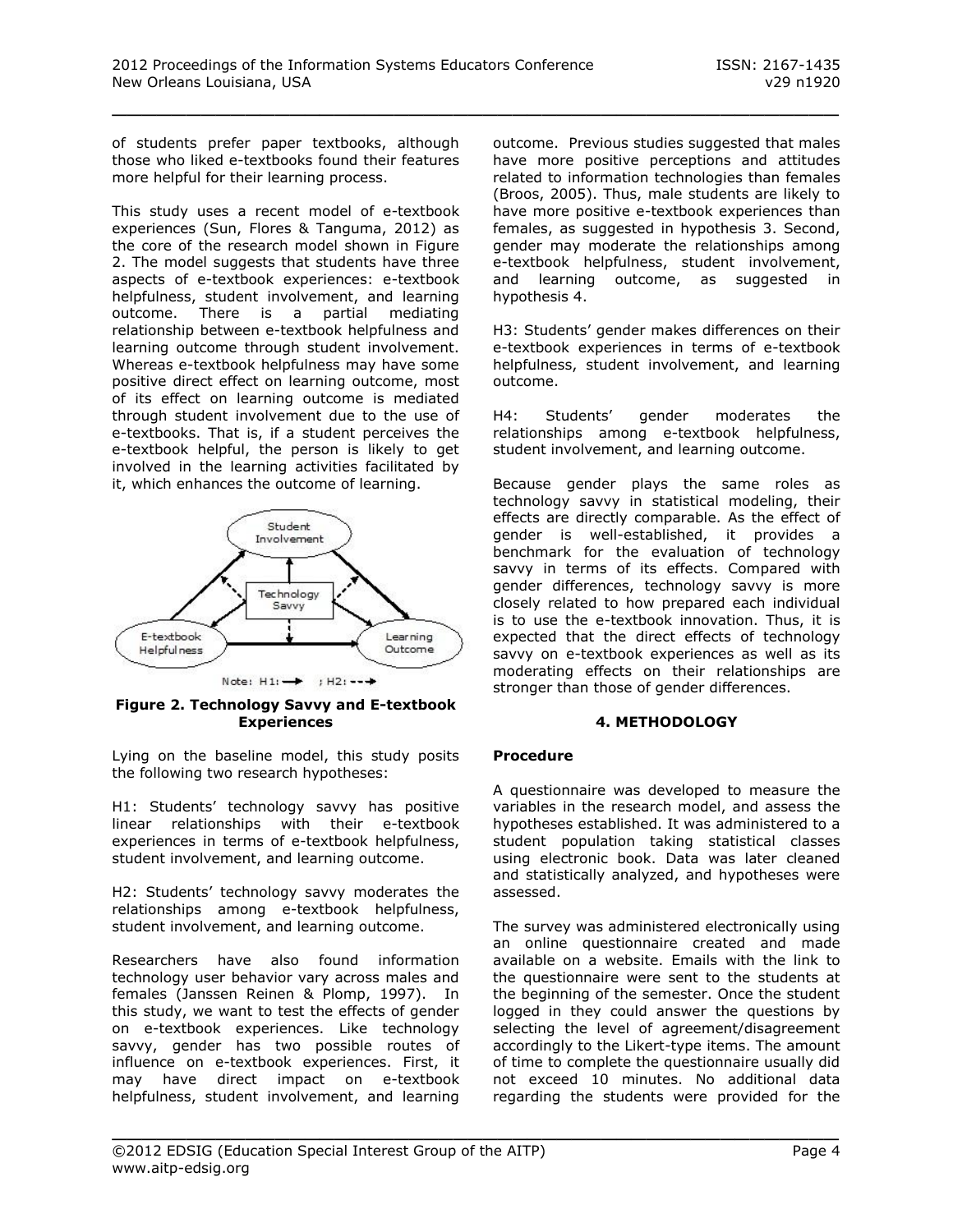study to conduct statistical analysis. In consequence, results from the study cannot be linked to any particular student.

#### **Measurement**

The items that measure e-textbook experiences in terms of e-textbook helpfulness, student involvement, and learning outcome were adapted from Sun and associates' (2012) study that validated the instrument. Among different aspects of technology savvy, IT experiences were measured with six items that indicate how often that students use common information technologies (e.g. email). IT skills were measured with six items that indicate how capable the students are to use various information technologies (e.g. anti-virus software). IT self-efficacy was measured with four items that indicate how comfortable and confident the students are to use IT applications in general.

#### **Subjects**

Students participating in the survey were taken an undergraduate statistic class at a southern university in USA. Their majors were in business or psychology, and they used the same e-book accessed on the Internet through computers. There were a total of 108 usable responses out of 170 students surveyed.

# **Statistical Analyses**

To test the convergent and discriminant validity of technology savvy instrument, a factor analysis was conducted on all the items. Index scores of IT experiences, IT skills and IT selfefficacy were calculated by taking the averages of their item scores.

A k-means cluster analysis was performed to classify students into technology veteran and novice groups based on their scores of IT experiences, IT skills and IT self-efficacy. The means of cluster centers were compared and the significance of each of the three cluster variables was examined.

Next, a t-test was conducted to compare the etextbook experiences in terms of e-textbook helpfulness, student involvement, and learning outcome between technology veterans and technology novices. This tested the first research hypothesis (H1). Also, a multi-group structural equation modeling (SEM) analysis was conducted to compare the structural paths among e-textbook experiences across both groups. This tested the second research hypothesis (H2).

Moreover, to compare these results against previous results divided by students' gender, a t-test was conducted to contrast e-textbook experiences in terms of e-textbook helpfulness, student involvement, and learning outcome between males and females. With these results, the third hypothesis (H3) was tested. In addition, a multi-group SEM analysis was performed to compare the statistical relationships among e-textbook experiences across both groups. With this, the fourth hypothesis (H4) was tested.

#### **5. RESULTS**

The factor analysis extracted 3 factors using the latent root criteria (i.e. eigen value>1), and 64.32% total variance was extracted. The rotated solution using Promax method (Table 1) shows that each item was loaded to its own factor without any cross-loadings. All the standardized loadings were above 0.5. Thus, the convergent and discriminant validity of technology savvy measures were supported.

|                 | IT          | ΙT                   | IΤ       |
|-----------------|-------------|----------------------|----------|
| Item            | experiences | self-efficacy        | skills   |
| EX1             | 0.784       |                      |          |
| EX <sub>2</sub> | 0.609       |                      |          |
| EX <sub>3</sub> | 0.621       |                      |          |
| EX4             | 0.756       |                      |          |
| EX <sub>5</sub> | 0.849       |                      |          |
| EX <sub>6</sub> | 0.588       |                      |          |
| SE <sub>1</sub> |             | 0.649                |          |
| SE <sub>2</sub> |             | 0.850                |          |
| SE3             |             | 0.742                |          |
| SE4             |             | 0.777                |          |
| SK1             |             |                      | 0.565    |
| SK <sub>2</sub> |             |                      | 0.786    |
| SK3             |             |                      | 0.764    |
| SK4             |             |                      | 0.799    |
| SK <sub>5</sub> |             |                      | 0.615    |
| SK <sub>6</sub> |             |                      | 0.585    |
| Note:           | Extraction  | Method:<br>Principal | Componen |

**Table 1. Pattern Matrix**

Note: Extraction Method: Principal Component Analysis. Rotation Method: Promax with Kaiser Normalization. Factor loading below 0.5 were suppressed.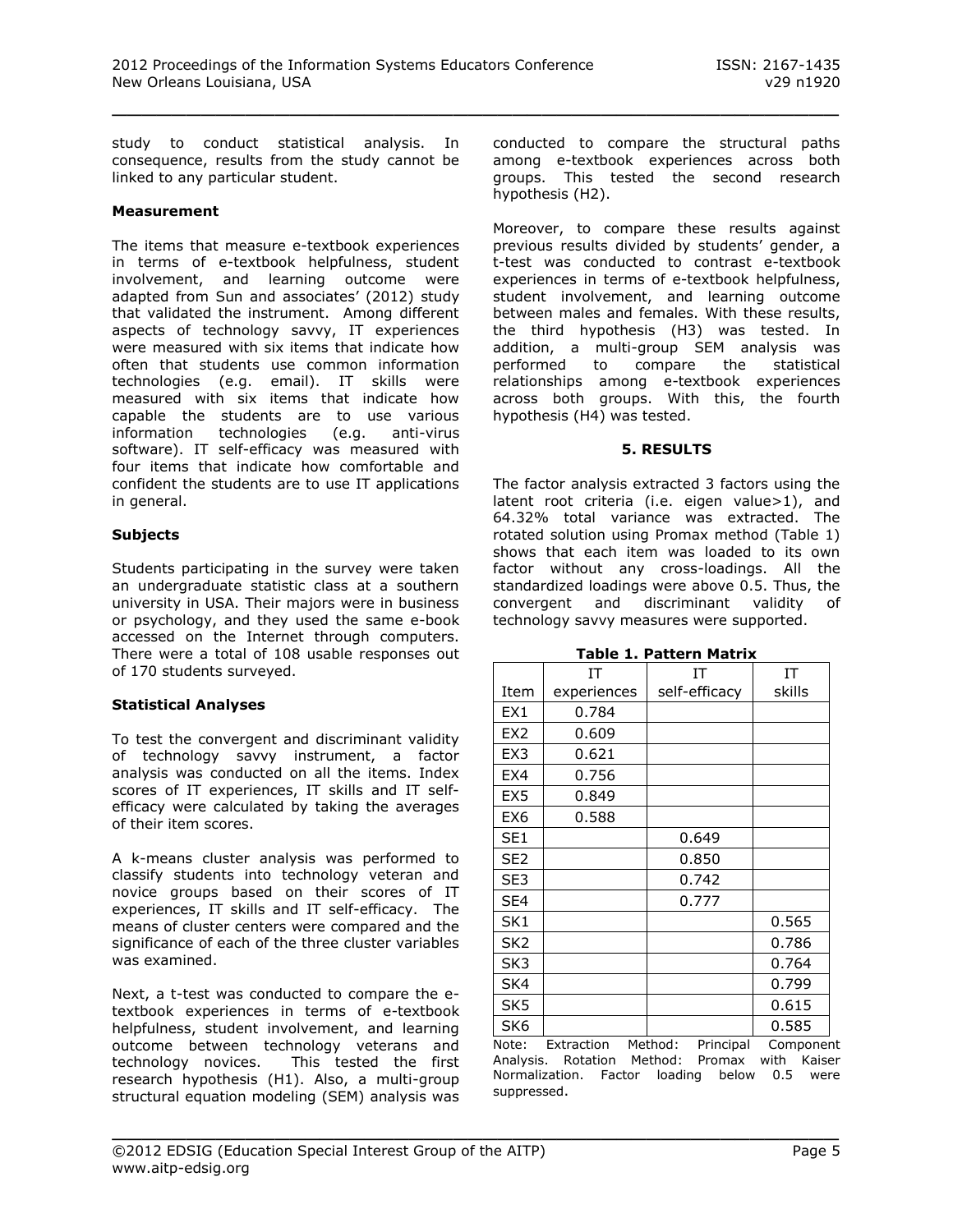Table 2 shows the final cluster centers from the k-means cluster analysis. There are two clusters and the first cluster have much higher average scores on IT experiences, IT skills and IT selfefficacy than the second cluster. Thus, the first group of participants can be labeled technology veterans and the second group can be labeled technology novices. There were 59 participants in the veteran group and 49 participants in the novice group.

**Table 2. Final Cluster Centers**

|                       | Veteran | <b>Novice</b> |
|-----------------------|---------|---------------|
| <b>IT Experiences</b> | 4.84    | 4.17          |
| IT Self-efficacv      | 4.78    | 3.72          |
| <b>IT Skills</b>      | 4.25    | 3.21          |

Table 3 reports the comparison between veteran and novice groups on e-textbook experiences. The veteran group had consistently higher average scores on e-textbook helpfulness, student involvement, and learning outcome than the novice group. The differences were significant for e-textbook helpfulness and learning outcome, and marginally significant for student involvement. This provides supporting evidence to the first hypothesis (H1). That is, students with higher level of technology savvy are likely to have more positive e-textbook experiences.

|  |  |  |  | Table 3. Direct Effects of Technology Savvy |
|--|--|--|--|---------------------------------------------|
|--|--|--|--|---------------------------------------------|

| E-textbook  | Technology Savvy |        | t-test |      |
|-------------|------------------|--------|--------|------|
| Experiences | Veteran          | Novice |        | sig. |
| E-textbook  | 3.54             | 3.25   | 1.90   | .03  |
| Helpfulness | (.85)            | (.76)  |        |      |
| Student     | 3.66             | 3.44   | 1.23   | .10  |
| Involvement | (1.03)           | (.77)  |        |      |
| Learning    | 3.49             | 3.23   | 1.59   | .05  |
| Outcome     | (.95)            | (.75)  |        |      |

Note: Standard deviations are shown in parentheses; observed significance levels (sig.) were based on onetailed *t* tests.

Table 4 reports the structural path estimates from the multi-group SEM analysis. The relationships among e-textbook helpfulness, student involvement, and learning outcome vary across both groups. Additionally, the relationship between e-textbook helpfulness and learning outcome is not significant for either group at level 0.1, suggesting that both groups divided by technology savvy show a full mediation by student involvement. In particular, the mediating path through student involvement is

much stronger for the veteran group than for the novice group. In the veteran group, the total effect of E-textbook Helpfulness on Learning Outcome was:  $0.25 + 0.89 * 0.83 = 0.986$ , and in the novice group, it was:  $0.18 + 0.54 * 0.89 =$ 0.664. The total effect of the novice group is 67% of that of the veteran group. The results suggest that technology savvy does moderate the relationships among e-textbook helpfulness, student involvement, and learning outcome. Thus, the second hypothesis (H2) is supported.

**Table 4. Moderating Effects of Technology Savvy**

|                                                | Veteran  | Novice   |
|------------------------------------------------|----------|----------|
| E-textbook Helpfulness --><br>Learning Outcome | 0.25     | 0.18     |
| E-book Helpfulness --><br>Student Involvement  | $0.89**$ | $0.54**$ |
| Student Involvement --><br>Learning Outcome    | $0.83**$ | $0.89**$ |

Note: \*\*-significant at 0.01 level; \*-significant at 0.05 level.

Table 5 presents the comparison between the two gender groups on e-textbook experiences. Males had consistently higher mean responses on all aspects of e-textbook experiences than females. However, the gender differences were not significant except for e-textbook helpfulness for which the difference was marginally significant. Therefore, the third hypothesis (H3) is partially supported.

| E-textbook  | Gender                  |        | t-test |      |
|-------------|-------------------------|--------|--------|------|
| Experiences | Male                    | Female |        | sig. |
| E-textbook  | 3.54                    | 3.31   | 1.43   | .08  |
| Helpfulness | (.78)                   | (.85)  |        |      |
| Student     | 3.61                    | 3.52   | .53    | .30  |
| Involvement | (.89)                   | (.97)  |        |      |
| Learning    | 3.43                    | 3.33   | .56    | .29  |
| Outcome     | $^{\prime}.86^{\prime}$ | (.89)  |        |      |

**Table 5. Direct Effects of Gender**

Note: Standard deviations are shown in parentheses; observed significance levels (sig.) were based on onetailed *t* tests.

Among the e-textbook experiences, e-textbook helpfulness is related to user perception and attitude, whereas student involvement and learning outcome is related to the actual behavior and behavioral consequences. Most of previous studies focus on gender differences in user perceptions and attitudes related to information technologies, but not many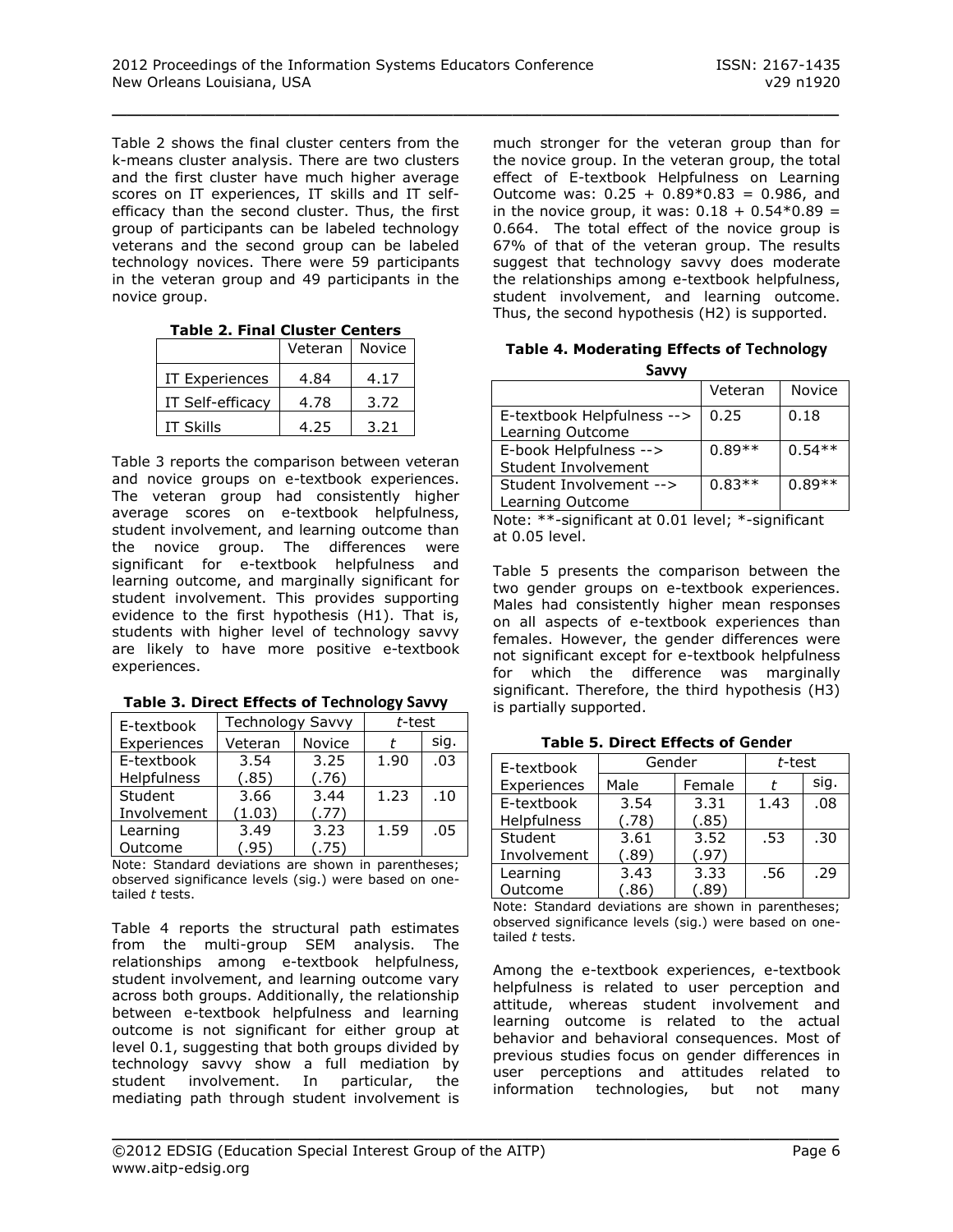addresses those in the actual behavior and behavioral consequences. The results of this study seems to suggest that though males have somewhat more positive perceptions related to e-textbook helpfulness than females, they are not much different in student involvement and learning outcome.

Table 6 presents the statistical relationships from the multi-group SEM analysis. The structural path estimates among e-textbook helpfulness, student involvement, and learning outcome vary across both groups alternating the highest values. The mediating relationships through student involvement were significant for both groups. The direct relationship between etextbook helpfulness and learning outcome was significant for the male group, showing a partial mediation (i.e. both direct and mediating relationships were significant). The same relationship was insignificant for the female group, showing a full mediation (i.e. only the mediating relationships were significant). In the male group, the total effect of e-textbook helpfulness on learning outcome was: 0.31 +  $0.68*0.83 = 0.874$ , and in the female group, it was:  $0.14 + 0.89*0.88 = 0.923$ . The total effect of the male group is 95% of that of the female group. The results suggest that gender moderated the relationships among e-textbook helpfulness, student involvement, and learning outcome to some extent but not very strongly. Consequently, the fourth hypothesis (H4) is partially supported.

|                            | Male     | Female   |
|----------------------------|----------|----------|
| E-textbook Helpfulness --> | $0.31*$  | 0.14     |
| Learning Outcome           |          |          |
| E-book Helpfulness -->     | $0.68**$ | $0.89**$ |
| Student Involvement        |          |          |
| Student Involvement -->    | $0.83**$ | $0.88**$ |
| Learning Outcome           |          |          |

**Table 6. Moderating Effects of Gender**

Note: \*\*-significant at 0.01 level; \*-significant at 0.05 level.

Regarding the values for groups divided by gender, there is no difference in the significance of the three relationships linked to e-textbook experiences. For both groups of students the model is partially mediated by Student Involvement. This shows that the difference found in groups divided by technology savvy is not biased by students' gender, indicating that there is no significant difference in the preference for technology by women compared to men.

This study found that the total effect of etextbook helpfulness on learning outcome is higher for female than does males, even though the direct effect is the opposite. The mediating path through student involvement is much stronger for females than form males. This suggests that once females decide to use etextbooks, they get more engaged obtaining a better outcome; in contrast to males who tend to use more the technology, but get less involved in the learning process, resulting in a poorer result.

# **6. IMPLICATIONS AND CONCLUSION**

This study examines the relationship between technology savvy and e-textbook experiences. Based on innovation diffusion theory, it develops the multi-dimension technology savvy construct and measures. The analyses of the observation collected from a survey suggest that technology savvy does influence students' e-textbook experiences. In particular, technology savvy has some positive effects on e-textbook helpfulness, student involvement and learning outcome. Also, it moderates the relationships among these etextbook experiences. Compared with the novice group, veteran group exhibits a stronger mediating relationship through student involvement.

In the same vein, the sample was tested for groups divided by gender, having male students versus female students, who according to the literature show a difference for technology preference. Results indicated that gender did not make much difference in the e-textbook experiences themselves, but did moderate the relationships among them to some extent. This result is somewhat aligned with findings by Alshare and associates (2004) that the gap between males and females regarding technology use and technology efficacy has been shrinking. Nevertheless, they exhibit different behavioral patterns: e-textbook helpfulness has a more direct impact on learning outcome for male students, but student involvement plays a more salient mediating role for female students.

Furthermore, results suggest that adoption of ebooks in courses influences the learning experiences of college students in two related but separate ways. For students technologysavvy, and technology-novice, the impact is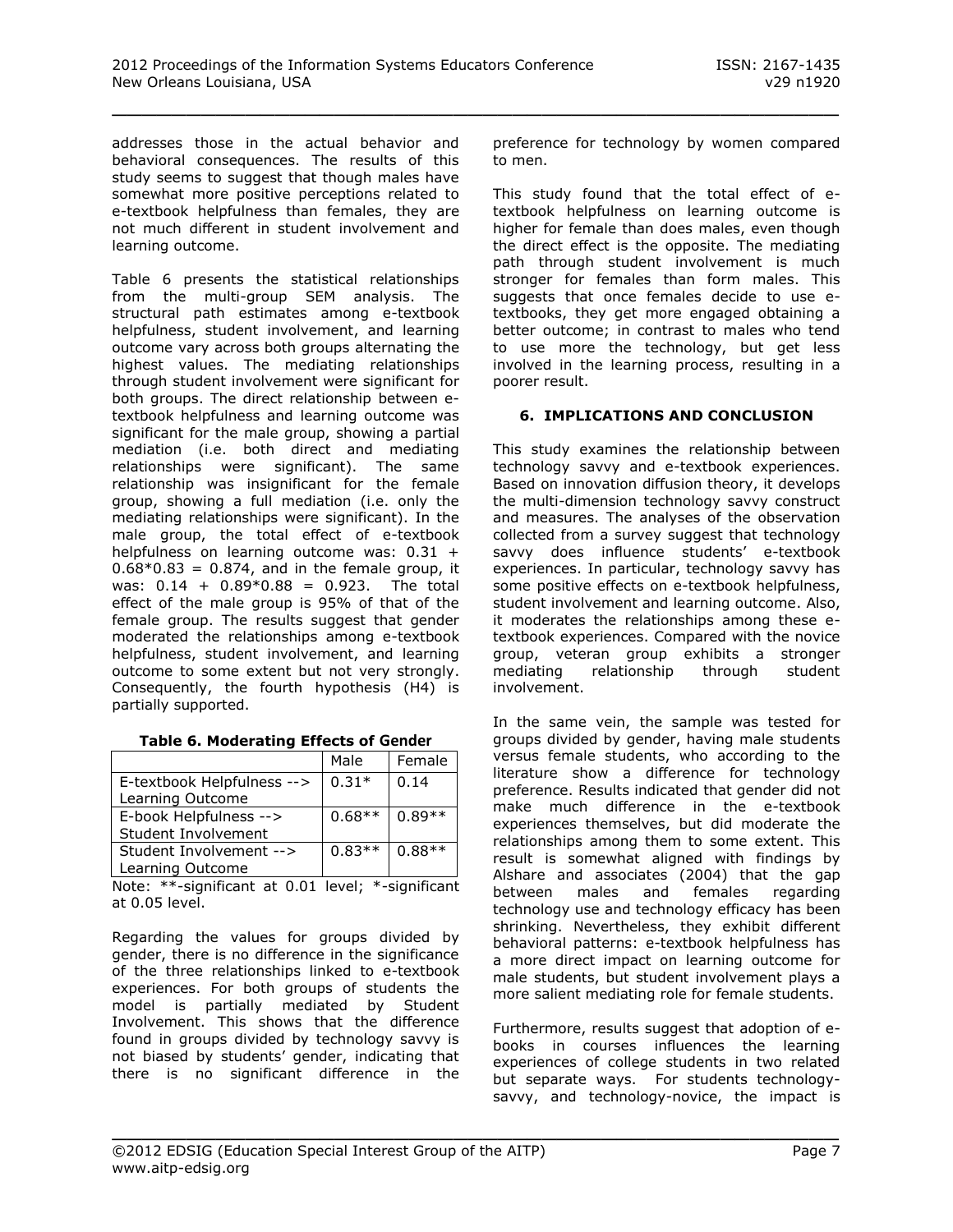indirect being fully mediated by student involvement, and leaving the relationship between e-book helpfulness and learning outcome with a non-significant value. In contrast, the groups divided by gender presented no significant difference showing a partial mediated model in both cases, implying that differences found by groups divided by technology savvy, is not biased by gender differences.

Though the results seem convincing, this study has its limitations. Most importantly, the scope of this study is relatively narrow. The participants were elicited from only statistics courses in one institution, both using the etextbooks of the same title and version. The lack of variations in the course subjects as well as ebook contents and formats makes the generalizability of the results in question. Additionally, responses were taken from the participants in terms of their relatively general perceptions regarding their learning experiences associated with e-books. That is, the survey did not ask questions about specific e-book features but how the platform may influence their learning experiences. Nevertheless, the relationships among the constructs may vary more or less across different subjects and ebooks. This suggests that future research should collect data from different courses adopting different e-books in multiple institutions.

Despite the limitations, this study has some important implications. The results provide practical guidance on how to make the adoption of e-books successful according to the user characteristics. Compared with students with high level of technology savvy, students with low level of technology savvy are at the disadvantage. They are less likely to get involved in learning activities facilitated by the e-textbooks. Instructors and publishers should work together closely on providing customized training and guidance to such students. As previous studies indicated, higher education institutions and publishers introduce e-books to the classrooms for considerations such as costs and logistics. From the student perspective, however, it is very important to find out how such a technology may impact the learning experiences. Learning is not just knowledge absorbing but rather a dynamic process. The results of this study suggest that e-books are not simply the electronic version of paper books, but they provide the platform for students to engage themselves in learning. This confirms

Arend (2004) and Astin's (1999) theory that the student engagement plays an important role in learning as an experience booster. Enabled by the advance in information and communication technology (ICT), therefore, e-books facilitate student involvement and enhance the learning experiences. In this sense, e-books have great potentials as the tools for innovative learning.

The results also provide practical guidance on how to make the adoption of e-books successful accordingly to the users characteristics. Nevertheless, students' gender does not make any difference in technology preference. Regarding the technology-savvy and technologynovice the model is fully mediated although still exists a difference in the perception on the usefulness of e-Book Helpfulness. This can support better an initiative to adapt e-books in the future. Also, it is important to let students use the e-book platform to collaborate with each other. For example, the e-books may provide discussion board for students to exchange views on group discussion questions.

In conclusion, e-books not only include the same content as the paper books, but they also provide a platform for initiative and collaborative learning for students. They may enhance the engagement of students and promote their learning experiences. Every time the e-book, as a tool, promotes the student inclusion in their learning process, the possibility for the student to succeed in their learning increases. This innovative learning process, however, requires close interactions among publishers, educational institutions, instructors and students.

# **7. REFERENCES**

- Agarwal,R. & Prasad, J. (1998). A conceptual and operational definition of personal innovativeness in the domain of information technology. *Information Systems Research, 9* (2), 204–215.
- Al-khamayseh, S., Zmijewska, A., Lawrence, E., & Culjak, G. (2007). Mobile learning systems for digital natives. *Proceedings of the sixth conference on IASTED International Conference Web-Based Education, 2*, pp. 252-257.
- Alshare, K., Grandon, E., & Miller, D. (2004). Antecedents of computer technology usage: considerations of technology acceptance in the academic environment. *Journal of*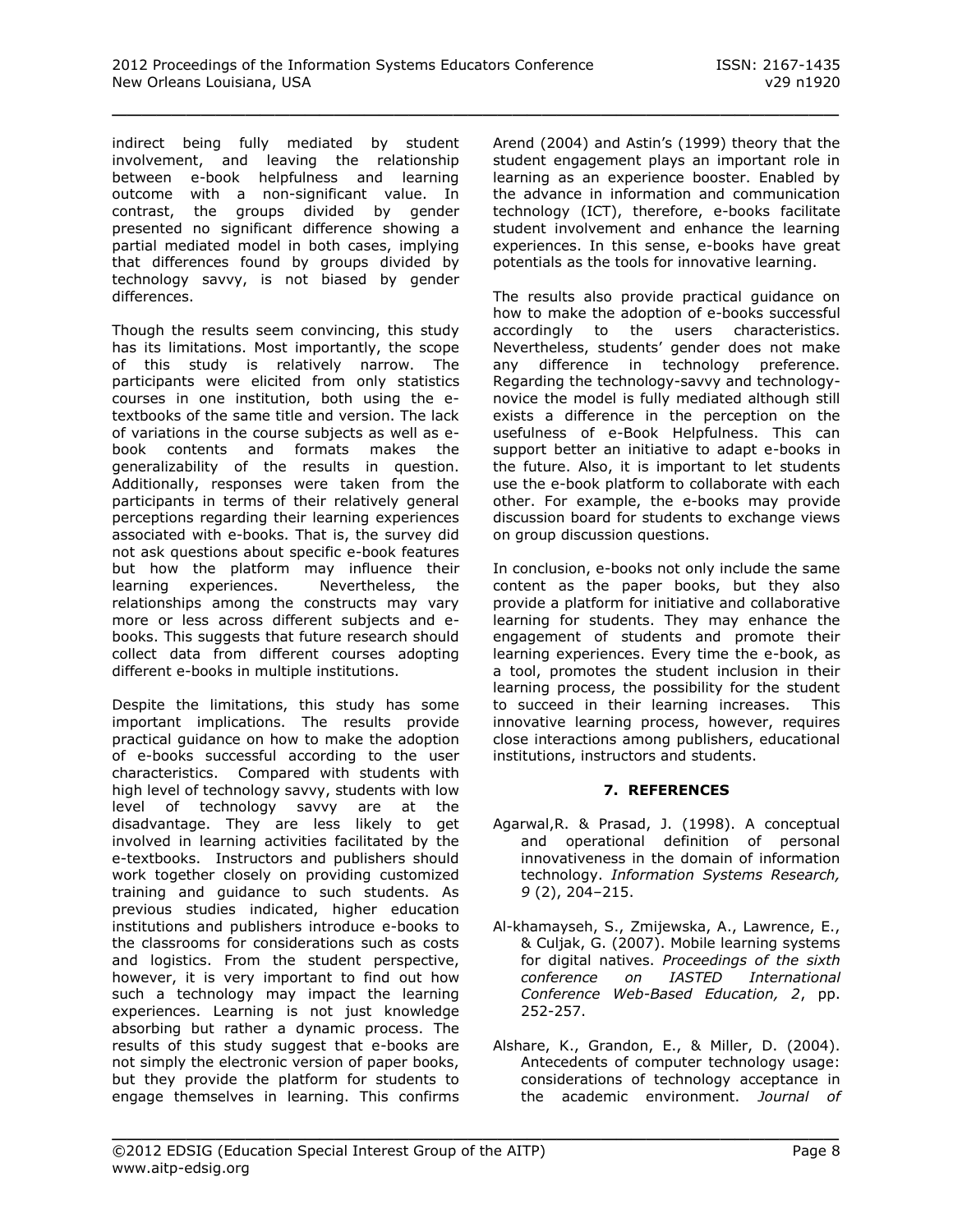*Computer Sciences in Colleges, 19*(4), pp. 164-180

- Arend, B.D. (2004). New patterns of student engagement. About Campus, 9(3), 30-32.
- Astin, A.W. (1999). Student Involvement: A Developmental Theory for Higher Education. *Journal of College Student Development, 40*(5), 518-529.
- Bandura, A. (1997). *Self-efficacy: The exercise of control*. New York: W.H. Freeman.
- Bhattacherjee, A. (2001). Understanding information systems continuance: An expectation-confirmation model. *MIS quarterly*, *25* (3), 351–370.
- Bennett, L. & Landoni, M. (2005). E-books in academic libraries. *The Electronic Library, 23*(1), pp. 9-16.
- Black, R. & Toner, M. (2009). Embedded Digital Textbooks in Online Courses: Data Driven Study for Improving the Online Learning Experience. In T. Bastiaens et al. (Eds.), *Proceedings of World Conference on E-Learning in Corporate, Government, Healthcare, and Higher Education 2009* (pp. 164-169). Chesapeake, VA: AACE.
- Broos, A. (2005). Gender and information and communication technologies (ICT) anxiety: male self-assurance and female hesitation. *CyperPsychology and Behavior, 8*, 21–31.
- Compeau, D. R. & Higgins, C. A. (1995). Computer self-efficacy: Development of a measure and initial test. *MIS Quarterly, 19*(2), pp. 189-211.
- Cope, C. & Ward, P. (2002). Integrating learning technology into classrooms: The importance of teachers' perceptions. *Educational Technology & Society, 5*(1). ISSN 1436- 4522
- Davis, F.D. (1989). Perceived usefulness, perceived ease of use, and user acceptance of information technology. *MIS Quarterly, 13*(3), 319-340.
- Foderaro, L. W. (2010, October 19). In a digital age, students still cling to paper textbooks. *The New York Times*. Retrieved from http://www.nytimes.com/2010/10/20/nyregi

on/20textbooks.html?hpw=&pagewanted=pr int

- Jamali, H.R., Nicholas, D., & Rowlands, I. (2009). Scholarly e-books: the views of 16,000 academics. *Aslib Proceedings: New Information Perspectives, 61*(1), pp. 33-47.
- Janssen Reinen, I. & Plomp, T. (1997). Information technology and gender equality: A contradiction in terminis? *Computers in Education, 28*(2), pp. 65-78.
- Lu, J., Yao, J. E., & Yu, C. S. (2005). Personal innovativeness, social influences and adoption of wireless Internet services via mobile technology. *The Journal of Strategic Information Systems, 14*(3), 245–268.
- McGowan, M.K., Stephen, P.R., & Bradley, C.W. (2009). Student perceptions of electronic textbooks. *Issues in Information Systems, 10*(2), 459-465.
- Mellow, P. (2005). The media generation: Maximise learning by getting mobile. *Proceedings of Ascilite 2005: Balance, Fidelity, Mobility: maintaining the momentum? Volume 2*, pp. 469-476.
- Nelson, R. R. (1991). Educational needs as perceived by IS and end-user personnel: A survey of knowledge and skill requirements. Mis Quarterly, 503–525Mikk, J., & Luik, P. (2005). Do girls and boys need different electronic books? *Innovations in Education and Teaching International, 42*(2), pp. 167- 180.
- Raymond, L. (1985). Organizational characteristics and MIS success in the context of small business. *MIS Quarterly, 9*(1), pp. 37-52.
- Rogers, E. M. (1962). *Diffusion of Innovations*. New York, NY: The Free Press.
- Rogers, E.M. (1995). *Diffusion of Innovations (4th ed.).* New York, NY: Free Press.
- Sherry, C. & Fielden, K. (2005) The millennials: Computer savvy (or not?), in *Higher education in a changing world, Proceedings of the 28th HERDSA Annual Conference* (Sydney, 3-6 July 2005), pp. 489 - 499.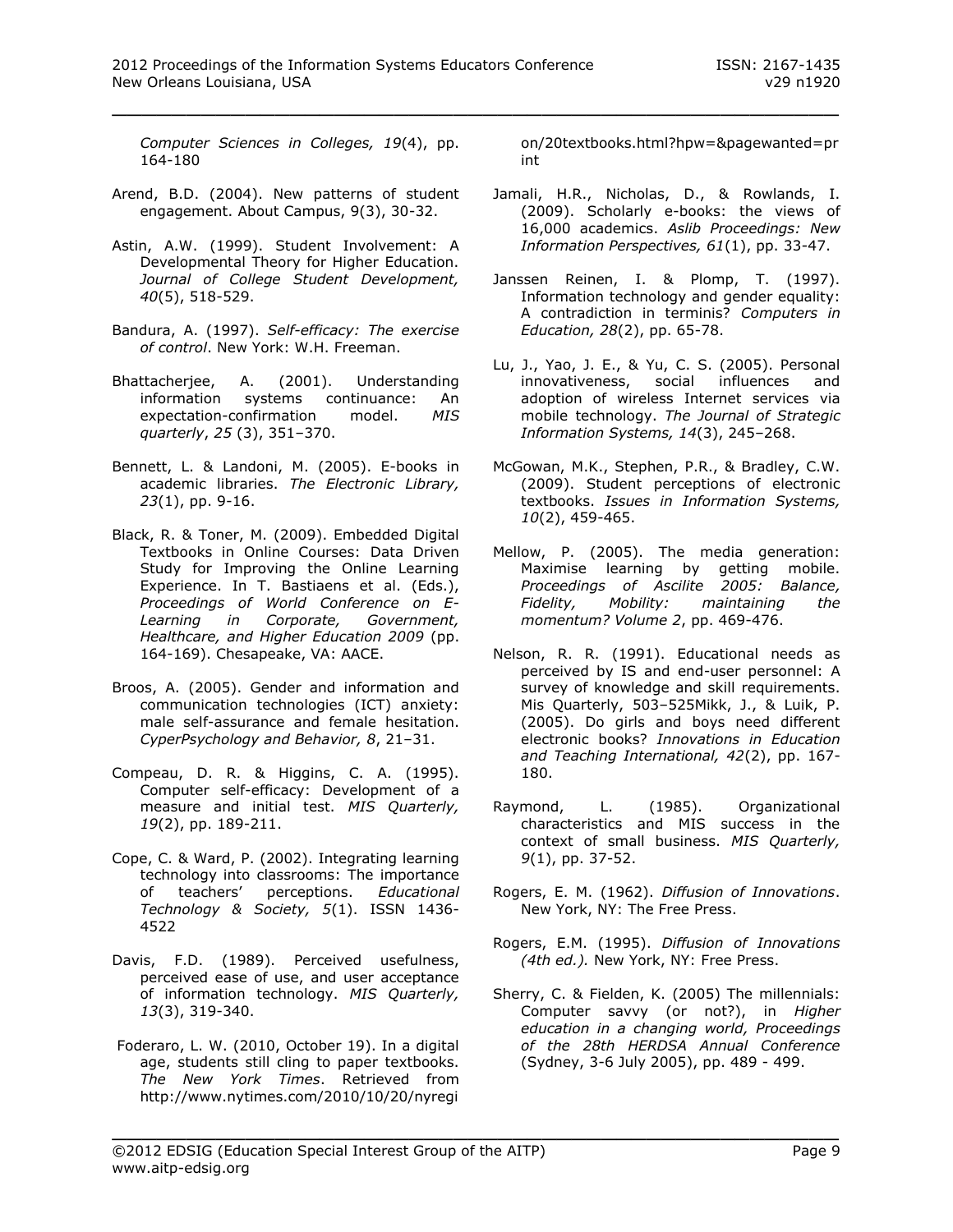- Singletary, M. (2006, July 16). Combat the rising price of textbooks. *The Boston Globe*. Retrieved **from** [http://www.boston.com/business/personalfi](http://www.boston.com/business/personalfinance/articles/2006/07/16/combat_the_rising_price_of_textbooks/) [nance/articles/2006/07/16/combat\\_the\\_risin](http://www.boston.com/business/personalfinance/articles/2006/07/16/combat_the_rising_price_of_textbooks/) [g\\_price\\_of\\_textbooks/](http://www.boston.com/business/personalfinance/articles/2006/07/16/combat_the_rising_price_of_textbooks/)
- Sun, J., Flores, J., & Tanguma, J. (2012). E-Textbooks and Students' Learning

Experiences. *Decision Sciences Journal of Innovative Education, 10*(1), 63–77.

Sutton, L. (2003). Collaborating with our patrons: letting the users select, *Proceedings of ACRL 11th National Conference* (Charlotte, NC, April 2003), pp. 211-215.